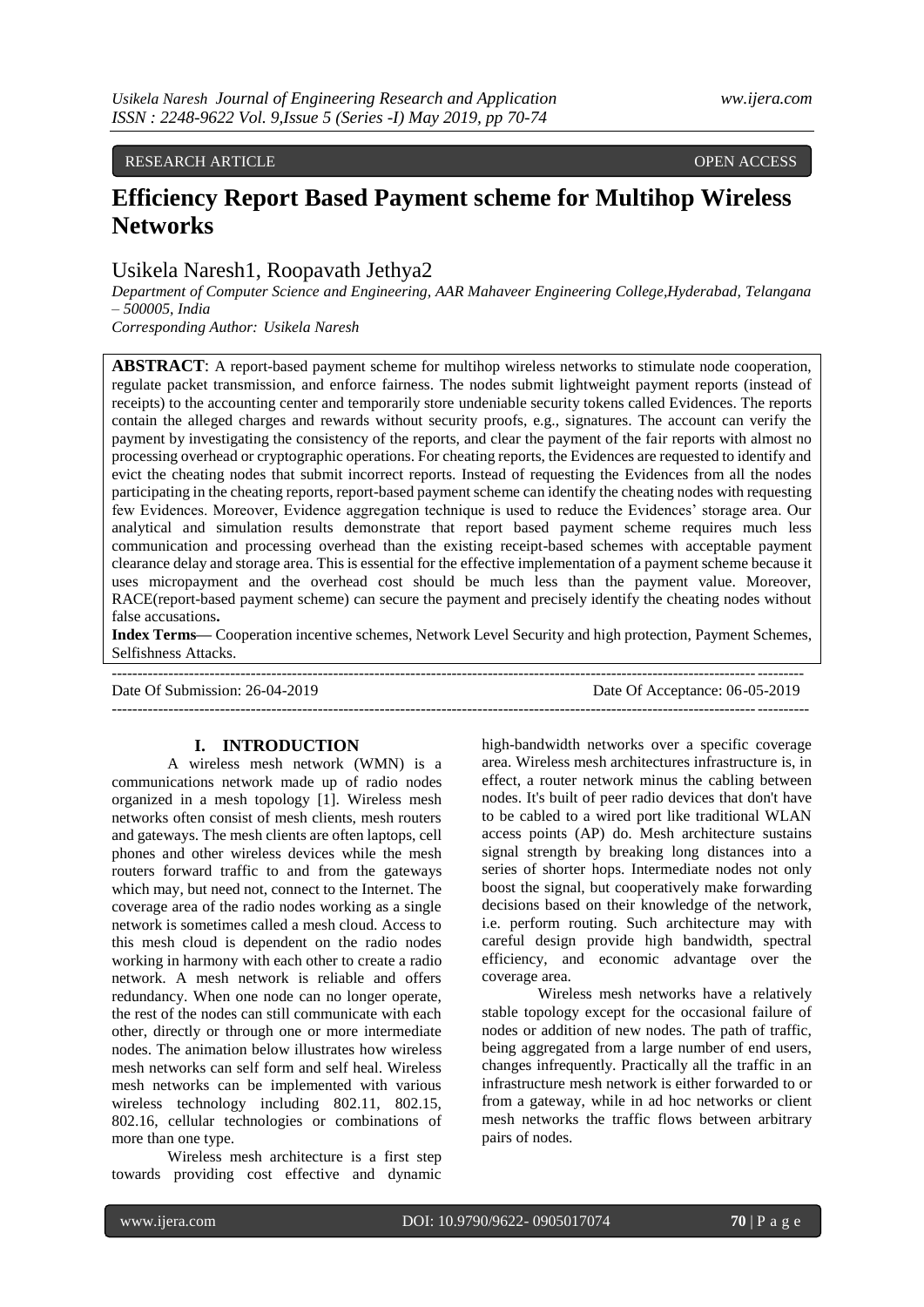#### **Management**

This type of infrastructure can be decentralized (with no central server) or centrally managed (with a central server), both are relatively inexpensive, and very reliable and resilient, as each node needs only transmit as far as the next node. Nodes act as routers to transmit data from nearby nodes to peers that are too far away to reach in a single hop, resulting in a network that can span larger distances. The topology of a mesh network is also reliable, as each node is connected to several other nodes. If one node drops out of the network, due to hardware failure or any other reason, its neighbors can quickly find another route using a routing protocol.

#### **Applications**

Mesh networks may involve either fixed devices. The solutions are as diverse as communication needs, for example in difficult environments such as emergency situations, tunnels, oil rigs, battlefield surveillance, high speed video applications on board public transport or real time racing car telemetry. An important possible application for wireless mesh networks is VoIP. By using a Quality of Service scheme, the wireless mesh may support local telephone calls to be routed through the mesh.

Some current applications:

 U.S. military forces are now using wireless mesh networking to connect their computers, mainly ruggedized laptops, in field operations.

• Electric meters now being deployed on residences transfer their readings from one to another and eventually to the central office for billing without the need for human meter readers or the need to connect the meters with cables.

 The laptops in the One Laptop per Child program use wireless mesh networking to enable students to exchange files and get on the Internet even though they lack wired or cell phone or other physical connections in their area.

• The 66-satellite Iridium constellation operates as a mesh network, with wireless links between adjacent satellites. Calls between two satellite phones are routed through the mesh, from one satellite to another across the constellation, without having to go through an earth station. This makes for a smaller travel distance for the signal, reducing latency, and also allows for the constellation to operate with far fewer earth stations that would be required for 66 traditional communications satellites.

#### **Operation**

The principle is similar to the way packets travel around the wired Internet— data will hop from one device to another until it reaches its destination. Dynamic routing algorithms implemented in each device allow this to happen. To implement such dynamic routing protocols, each device needs to communicate routing information to other devices in the network. Each device then determines what to do with the data it receives — either pass it on to the next device or keep it, depending on the protocol. The routing algorithm used should attempt to always ensure that the data takes the most appropriate (fastest) route to its destination.

#### **Multi-radio mesh**

Multi-radio mesh refers to a unique pair of dedicated radios on each end of the link. This means there is a unique frequency used for each wireless hop and thus a dedicated CSMA collision domain. This is a true mesh link where you can achieve maximum performance without bandwidth degradation in the mesh and without adding latency. Thus voice and video applications work just as they would on a wired Ethernet network. In true 802.11 networks, there is no concept of a mesh. There are only Access Points (AP's) and Stations. A multi-radio wireless mesh node will dedicate one of the radios to act as a station, and connect to a neighbor node AP radio.

The existing payment schemes can be classified into tamper-proof-device(TPD)-based and receipt-based schemes[2][3]. In TPD-based payment schemes, a TPD is installed in each node to store and manage its credit account and secure its operation. For receipt-based payment schemes  $[4][5][6][7][8][9]$  an offline central unit called the accounting center stores and manages the nodes' credit accounts. The nodes usually submit undeniable proofs for relaying packets, called receipts, to the AC to update their credit accounts.

## **Disadvantages:**

- False accusations and missed detections
- Vulnerable to Collusion attacks
- Long time to identify cheaters

|         | <b>Algorithm 1:</b> Data transmission/composition of <i>Evidence</i> and report                                        |  |  |  |
|---------|------------------------------------------------------------------------------------------------------------------------|--|--|--|
|         | 1: $// n_i$ is the source, intermediate, or destination node that is running<br>the algorithm.                         |  |  |  |
|         | 2: if $(n_i)$ is the source node) then                                                                                 |  |  |  |
| 3:      | $P_X \leftarrow [R, X, Ts, M_X, Sig_S(R, X, Ts, H(M_X))];$                                                             |  |  |  |
| 4:      | $\text{Send}(P_X);$<br>$\frac{1}{2}$ send P <sub>x</sub> to the first node in the route                                |  |  |  |
| 5: else |                                                                                                                        |  |  |  |
| 6:      | <b>if</b> ((R, X, Ts are correct) <b>and Verify</b> (Sig <sub>S</sub> (R, X, Ts, H(M <sub>X</sub> ))) ==<br>TRUE) then |  |  |  |
| 7:      | if $(n_i)$ is an intermediate node) then                                                                               |  |  |  |
| 8:      | Relay the packet;                                                                                                      |  |  |  |
| 9:      | Store Sig <sub>s</sub> $(R, X, Ts, H(M_X))$ ;                                                                          |  |  |  |
| 10:     | end if                                                                                                                 |  |  |  |
| 11:     | if $(n_i)$ is the destination node) then                                                                               |  |  |  |
| 12:     | Send $(h^{(X)})$ :                                                                                                     |  |  |  |
| 13:     | end if                                                                                                                 |  |  |  |
| 14:     | else                                                                                                                   |  |  |  |
| 15:     | Drop the packet;                                                                                                       |  |  |  |
| 16:     | Send error packet to the source node;                                                                                  |  |  |  |
| 17:     | end if                                                                                                                 |  |  |  |
|         | 18: end if                                                                                                             |  |  |  |
| 19:     | <b>if</b> $(P_X$ is last packet) <b>then</b>                                                                           |  |  |  |
| 20:     |                                                                                                                        |  |  |  |
|         | $Evidence = {R, X, Ts, H(M_X), h^{(0)}, h^{(X)}, H(Sigs(R, X, Ts, H(M_X)), Sig_D(R, Ts, h^{(0)}))};$                   |  |  |  |
| 21:     | Report = ${R, Ts, F, X}$ ;                                                                                             |  |  |  |

Store Report and Evidence;

end if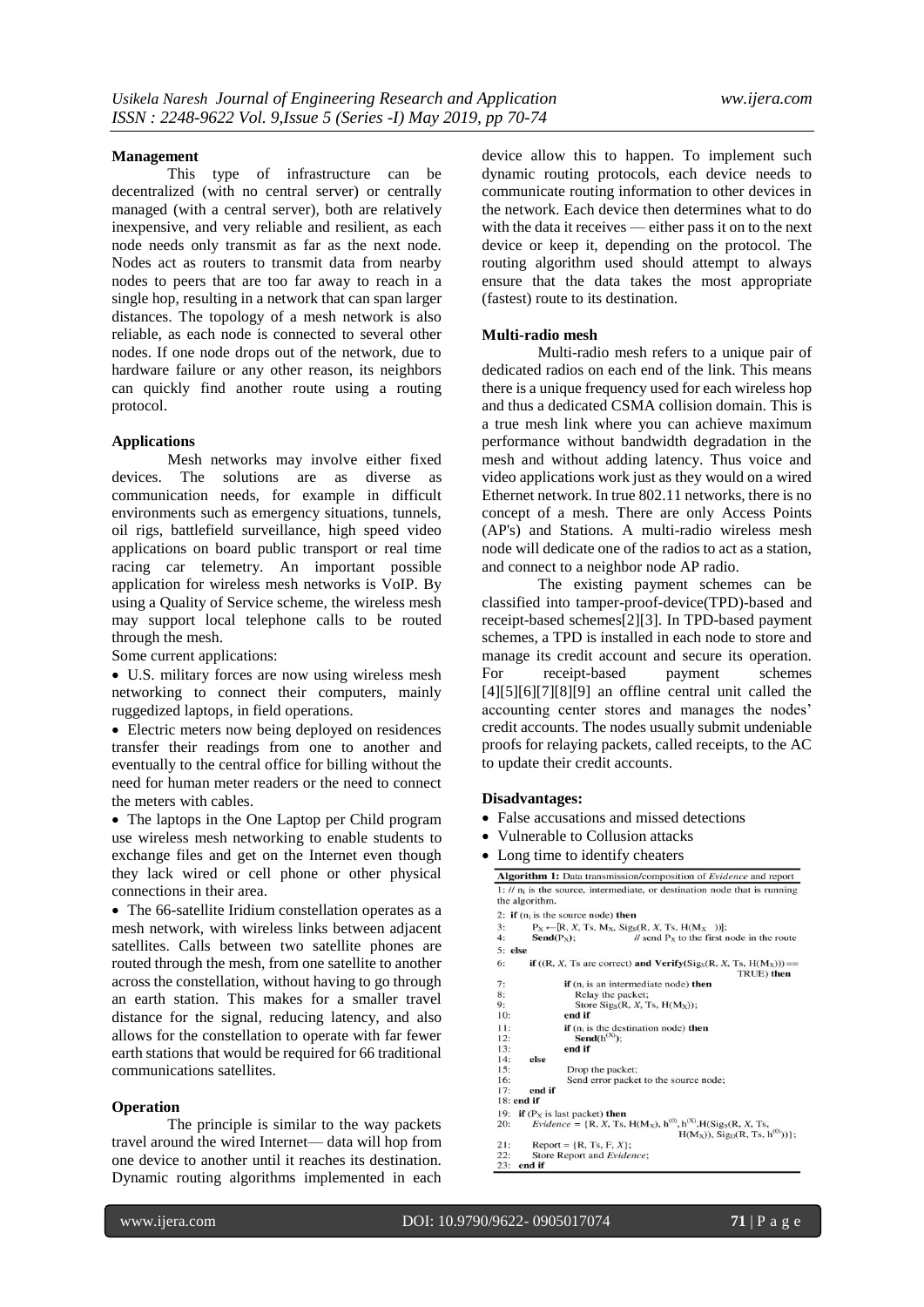#### **System Modules:**

- **1. Data Transmission**
- **2. Evidence Composition**
- **3. Payment Report Composition/Submission**

## **1. Data Transmission**

The source node sends data packets to the destination node through the established route and the destination node replies with ACK packets. For the Xth data packet, the source node appends the message MX and its signature to R, X, Ts (Algorithm 1), and the hash value of the message and sends the packet to the first node in the route. The security tokens of the Xth data and ACK packets are illustrated. The source node's signature is an undeniable proof for transmitting X messages and ensures the message's authenticity and integrity.

## **2. Evidence Composition**

Evidence is defined as information that is used to establish proof about the occurrence of an event or action, the time of occurrence, the parties involved in the event, and the outcome of the event. Fig 1The purpose of Evidence is to resolve a dispute about the amount of the payment resulted from data transmission.



## **Fig : 1. The Architecture of RACE**

#### **3. Payment Report composition/ Submission**

A payment report is updated by the Trusted Party. After the Trusted Party verification any transaction is updated. By using the Certificate, Public Key, Symmetric Key, the transaction is approved. If the transaction is faulty or fraud, then the Trusted Party verifies it and the transaction is cancelled. The transaction amount will not be updated in the receiver account.

we propose RACE, a Report-based payment scheme for WMNs(Wireless Mesh Networks). The nodes submit lightweight payment reports (instead of receipts) to the AC (Account) to update their credit accounts, and temporarily store undeniable security tokens called Evidences. The reports contain the alleged charges and rewards of different sessions without security proofs, e.g., signatures.

The AC verifies the payment by investigating the consistency of the reports, and clears the payment of the fair reports with almost no cryptographic operations or computational overhead. For cheating reports, the Evidences are requested to identify and evict the cheating nodes that submit incorrect reports, e.g., to steal credits or pay less. In other words, the Evidences are used to resolve disputes when the nodes disagree about the payment. Instead of requesting the Evidences from all the nodes participating in the cheating reports, RACE (fig 1) can identify the cheating nodes with submitting and processing few Evidences. Moreover, Evidence aggregation technique is used to reduce the storage area of the Evidences.

In RACE, Evidences are submitted and the AC applies cryptographic operations to verify them only in case of cheating, but the nodes always submit security tokens, e.g., signatures, and the AC always applies cryptographic operations to verify the payment in the existing receipt based schemes. RACE can clear the payment nearly without applying cryptographic operations and with submitting lightweight reports when Evidences are not frequently requested.

## **Advantages:**

Widespread cheating actions are not expected in civilian applications because the common users do not have the technical knowledge to tamper with their devices. Moreover, cheating nodes are evicted once they commit one cheating action and it is neither easy nor cheap to change identities. Our analytical and simulation results demonstrate that RACE requires much less communication and processing overhead than the existing receipt-based schemes [4] with acceptable payment clearance delay and Evidences' storage area, which is necessary to make the practical implementation of the payment scheme effective.<br>Comparison between RACE and the

**Existing Payment Schemes** 

|                                   | <b>RACE</b>                                                                                                                                                      | Receipt-based schemes<br>$[11-13, 17]$                                                                                                                         | <b>CDS</b>                                                                                                                        |
|-----------------------------------|------------------------------------------------------------------------------------------------------------------------------------------------------------------|----------------------------------------------------------------------------------------------------------------------------------------------------------------|-----------------------------------------------------------------------------------------------------------------------------------|
| <b>Communication</b><br>overhead  | Low                                                                                                                                                              | Large                                                                                                                                                          | Low                                                                                                                               |
| Payment<br>processing<br>overhead | Fair reports: light<br>overhead<br>Cheating reports:<br>Cryptographic opera-<br>tions are applied                                                                | Cryptographic opera-<br>tions are systematically<br>applied                                                                                                    | Lightweight<br>statistical<br>operations                                                                                          |
| Payment<br>clearance delay        | Much shorter than<br>CDS in case of cheat-<br>ing                                                                                                                | The shortest delay                                                                                                                                             | Very long delay<br>in case of cheat-<br>ing                                                                                       |
| Storage area                      | More than receipt-<br>based schemes                                                                                                                              | More than CDS and less<br>than RACE                                                                                                                            | Smallest storage<br>area                                                                                                          |
| Security                          | - No false accusations<br>and missed detections<br>- Strong protection<br>against colluders<br>- Cheaters are identi-<br>fied after the first<br>cheating action | - No false accusations<br>and missed detections<br>- Strong protection<br>against colluders<br>- Cheaters are identified<br>after the first cheating<br>action | - False accusa-<br>tions and missed<br>detections.<br>- Vulnerable to<br>collusion attacks<br>- Long time to<br>identify cheaters |

Fig**: 2** RACE and EPS (Existing Payment Scheme)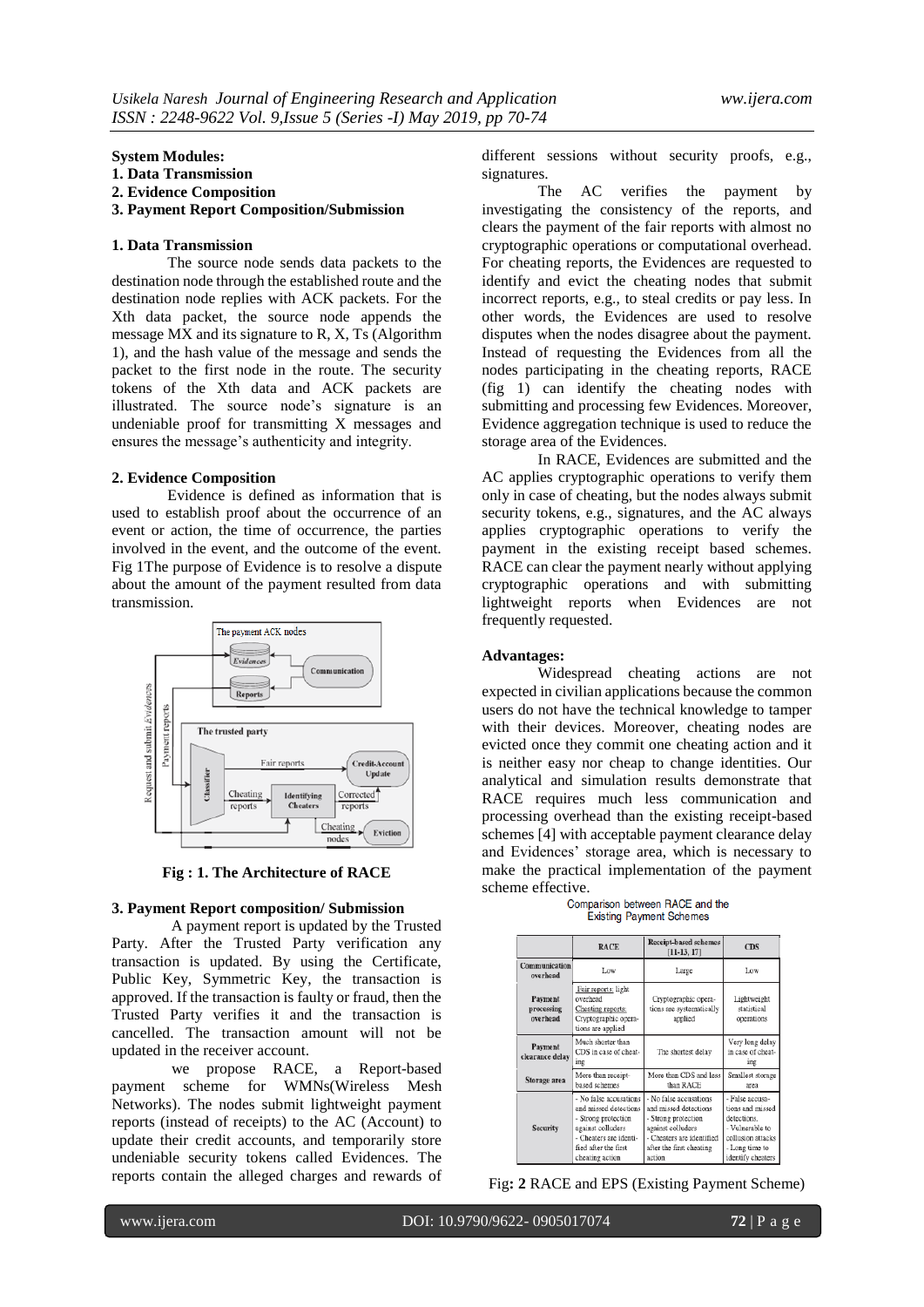Moreover, RACE can secure the payment and precisely identify the cheating nodes without false accusations or stealing credits. To the best of our knowledge, RACE (fig 2) is the first payment scheme that can verify the payment by investigating the consistency of the nodes' reports without systematically submitting and processing security tokens and without false accusations. RACE is also the first scheme that uses the concept of Evidence to secure the payment and requires applying cryptographic operations in clearing the payment only in case of cheating.



**Fig: 3. The Architecture of considered Network**

The above architecture it shows how to transfer funds one node to other node. Fig: 3 Here before transferring fund users must register with particular details. After registration Symmetric key and public key it will generate for secure transfer funds. Then users login with their user ids for making transfer fund between two user but the receiver must be in receiver mode.

We have to assign ip address of destination while submitting the request, if it is reach to particular destination then it will start the transaction. After completion of the transaction then trusted party verify it for verification. If trusted party verifies the transaction by using the key and then only the transaction will be updated. If any fault transaction occurs then the trusted party verifies and the account will not be updated with that fraud or fault transaction.

## **A Secure Authentication and Billing Architecture for Wireless Mesh Networks**

Wireless mesh networks (WMNs) are gaining growing interest as a promising technology for ubiquitous high-speed network access. While much effort has been made to address issues at physical, data link, and network layers, little attention has been paid to the security aspect central to the realistic deployment of WMNs. We propose UPASS, the first known secure authentication and billing

architecture for large-scale WMNs. UPASS features a novel user-broker-operator trust model built upon the conventional certificate-based cryptography and the emerging ID-based cryptography. Based on the trust model, each user is furnished with a universal pass whereby to realize seamless roaming across WMN domains and get ubiquitous network access. In UPASS, the incontestable billing of users is fulfilled through a lightweight real-time micropayment protocol built on the combination of digital signature and one-way hash-chain techniques. Compared to conventional solutions relying on a home-foreign-domain concept, UPASS eliminates the need for establishing bilateral roaming agreements and having real-time interactions between potentially numerous WMN operators. Our UPASS is shown to be secure and lightweight, and thus can be a practical and effective solution for future large-scale WMNs.

## **II. CONCLUSION:**

A report-based payment scheme for MWNs. The nodes submit lightweight payment reports containing the alleged charges and rewards (without proofs), and temporarily store undeniable security tokens called Evidences. The fair reports can be cleared with almost no cryptographic operations or processing overhead, and Evidences are submitted and processed only in case of cheating reports in order to identify the cheating nodes. Our analytical and simulation results demonstrate that RACE can significantly reduce the communication and processing overhead comparing to the existing receipt-based payment schemes with acceptable payment clearance delay and Evidences' storage area, which is necessary for the effective implementation of the scheme. Moreover, RACE can secure the payment, and identify the cheating nodes precisely and rapidly without false accusations or missed detections.

## **Feature Work:**

In RACE, the AC can process the payment reports to know the number of relayed/dropped messages by each node. In our future work, we will develop a trust system based on processing the payment reports to maintain a trust value for each node. The nodes that relay messages more successfully will have higher trust values, such as the low-mobility and the large-hardware-resources nodes. Based on these trust values, we will propose a trust-based routing protocol to route messages through the highly trusted nodes (which performed packet relay more successfully in the past) to minimize the probability of dropping the messages, and thus improve the network performance in terms of throughput and packet delivery ratio. However, the trust system should be secure against singular and